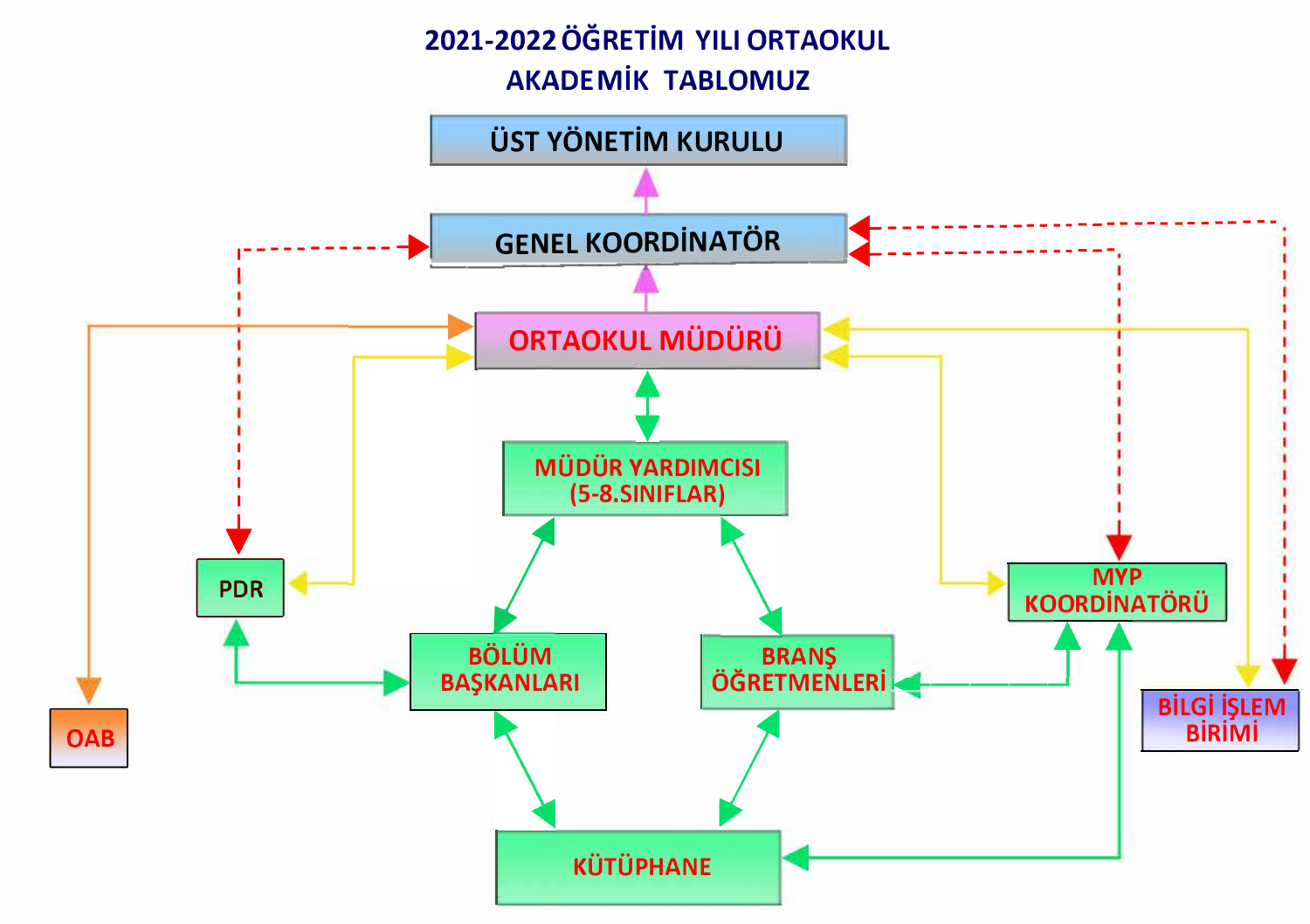## **2021-2022 ÖĞRETİM YILI İDV ÖZEL BİLKENT İLKOKULU, ORTAOKULU VE LİSESİ İDARİ TABLOSU**  r-------------- **PERSONEL MÜDÜRÜ İDARİ PERSONEL MÜDÜR**<br>RETERLER YARDIMCISI **SEKRETERLER GENEL KOORDİNATÖR İLKOKUL / ORTAOKUL / LİSE MÜDÜRLERİ MÜDÜR YARDIMCILARI SAĞLIK BİRİMİ AKADEMİK PERSONEL BİNA SORUMLUSU DESTEK PERSONEL GÜVENLİK BİRİMİ**  1 1 1 1 1  $\frac{1}{\sqrt{2}}$ **MUHASEBE MÜDÜRÜ MUHASEBE MÜDÜR YARDIMCISI MUHASEBE MEMURU**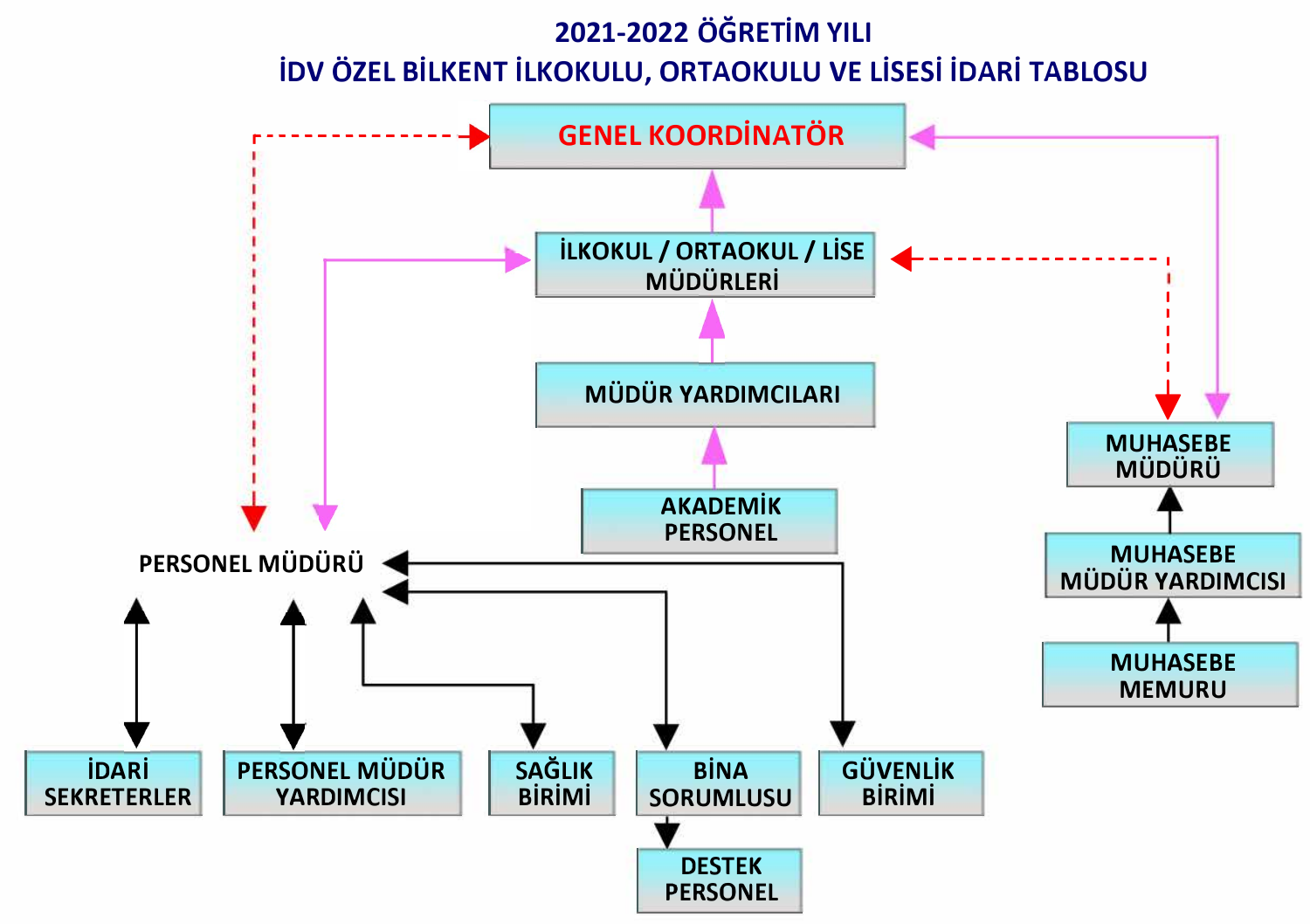## **2021-2022 ACADEMIC YEAR MIDDLE SCHOOL ACADEMIC PERSONNEL CHART**